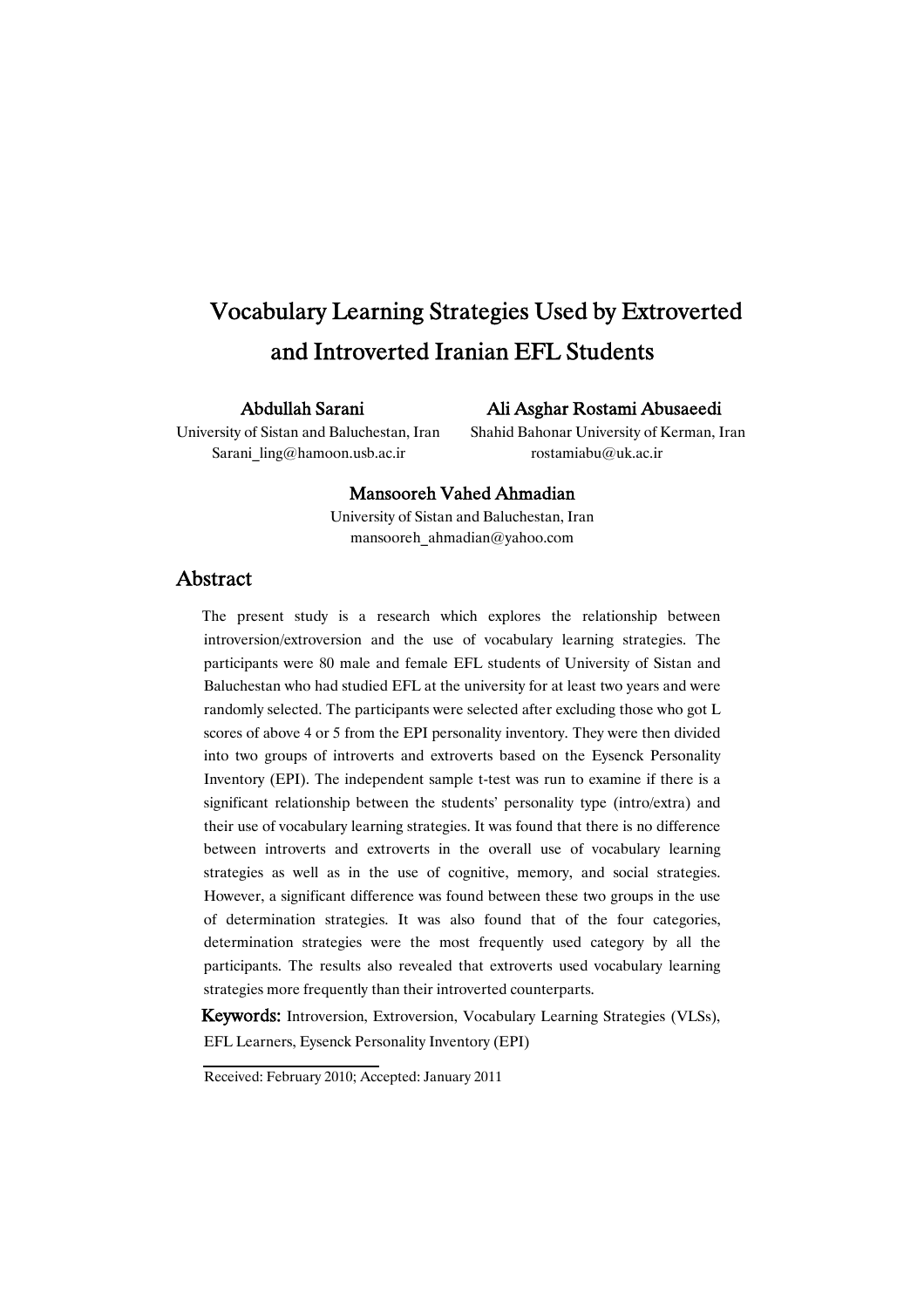## 1. Introduction

Vocabulary is considered as a central part of learning a second language (Lotfi, 2007). To learn English as a second or foreign language, one needs to acquire a large portion of vocabulary (Pawley & Syder, 1983; cited in Ranalli, 2003). Accordingly, there have been numerous approaches and methods introduced in this field (Hatch & Brown, 1995; cited in Lotfi, 2007). Teaching vocabulary should not be thought of as teaching specific words. Rather, it should be achieved through using different strategies (Hulstjin, 1993; cited in Lotfi, 2007). A learning strategy is a series of actions used by learners to help them acquire a task more easily (Gu, 2003). Vocabulary learning strategies are considered as one part of language learning strategies (Nation, 2001). Language learning strategies encourage self-direction for learners in which the students make use of the strategies they need most (Lotfi, 2007).

# 1.1. Research into Learning Words in Context vs. Learning Words Out of Context

There are two main approaches to learning vocabulary in a second language: learning words in context and learning words out of context. Many language professionals believe in the superiority of contextualized vocabulary learning to learning words in lists (Nielson, 2003). According to Oxford and Scarcella (1994; cited in Nielsen, 2003), while decontexutalized learning may help students memorize vocabulary for tests, students are likely to rapidly forget words memorized from lists. There is ample evidence to children's acquisition of a great deal of their L1 vocabulary through listening and in context (Nagy, Anderson, & Herman, 1987; Nagy & Herman, 1987; Nagy, Herman, & Anderson, 1985; cited in Gu, 2003). However, learning words in context seems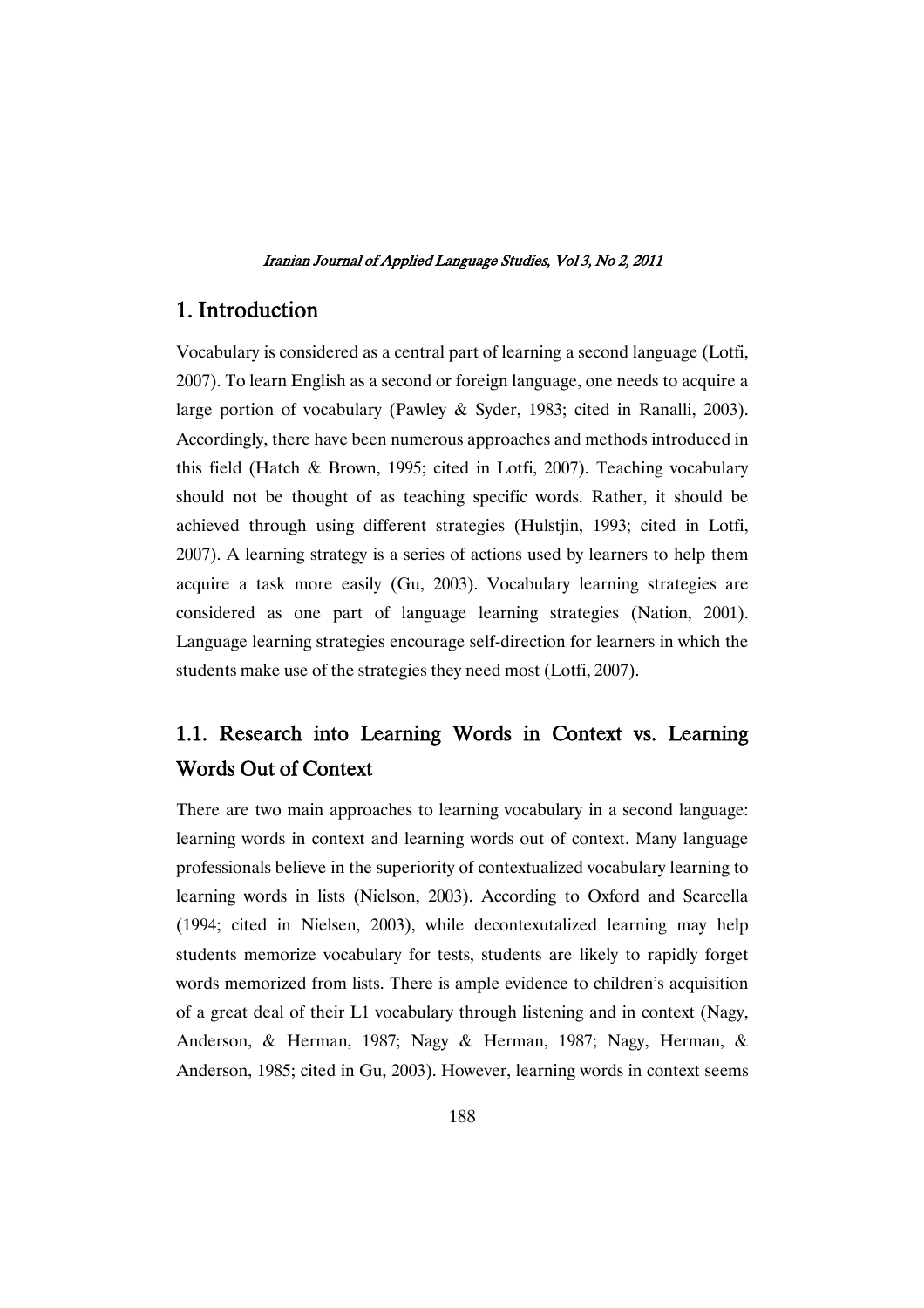to be a strategy useful for those learners who are already at advanced levels of second language acquisition (Gu, 2003).

The studies done in this field seem to be in favor of decontextualized vocabulary learning at the early stages of learning a second language and advocating context-based vocabulary learning at the next stages (e.g., Coady, 1997b; Meara, 1997; Nation & Newton, 1997; cited in Nielson, 2003). According to Parry (1991, 1993, 1997; cited in Gu, 2003) a combination of incidental and intentional learning of vocabulary is required in the process of second language acquisition.

### 1.2. Taxonomies of Vocabulary Learning Strategies

Second and foreign language researchers have made different classifications of vocabulary learning among which we can refer to the taxonomies proposed by Gu and Johnson (1996; cited in Lotfi, 2007), and Nation (2001) which are briefly discussed below and that of Schmitt (1977; cited in Lotfi, 2007) which will be discussed in more detail since it is the one based on which the questionnaire used in this study has been designed.

Gu and Johnson list (1996; cited in Lotfi, 2007) second language vocabulary learning strategies as metacognitive, cognitive, memory and activation strategies. Metacognitive strategies consist of selective attention and self-initiation strategies. Cognitive strategies entail guessing strategies, use of dictionaries and note-taking strategies. Memory strategies are classified into rehearsal and encoding categories. And activation strategies are those strategies which help the learner use new words in different contexts.

The strategies in Nation's taxonomy (Nation, 2001) are divided into three general classes of 'planning', 'source' and 'processes'. Planning involves deciding on where, how and how often to focus attention on the vocabulary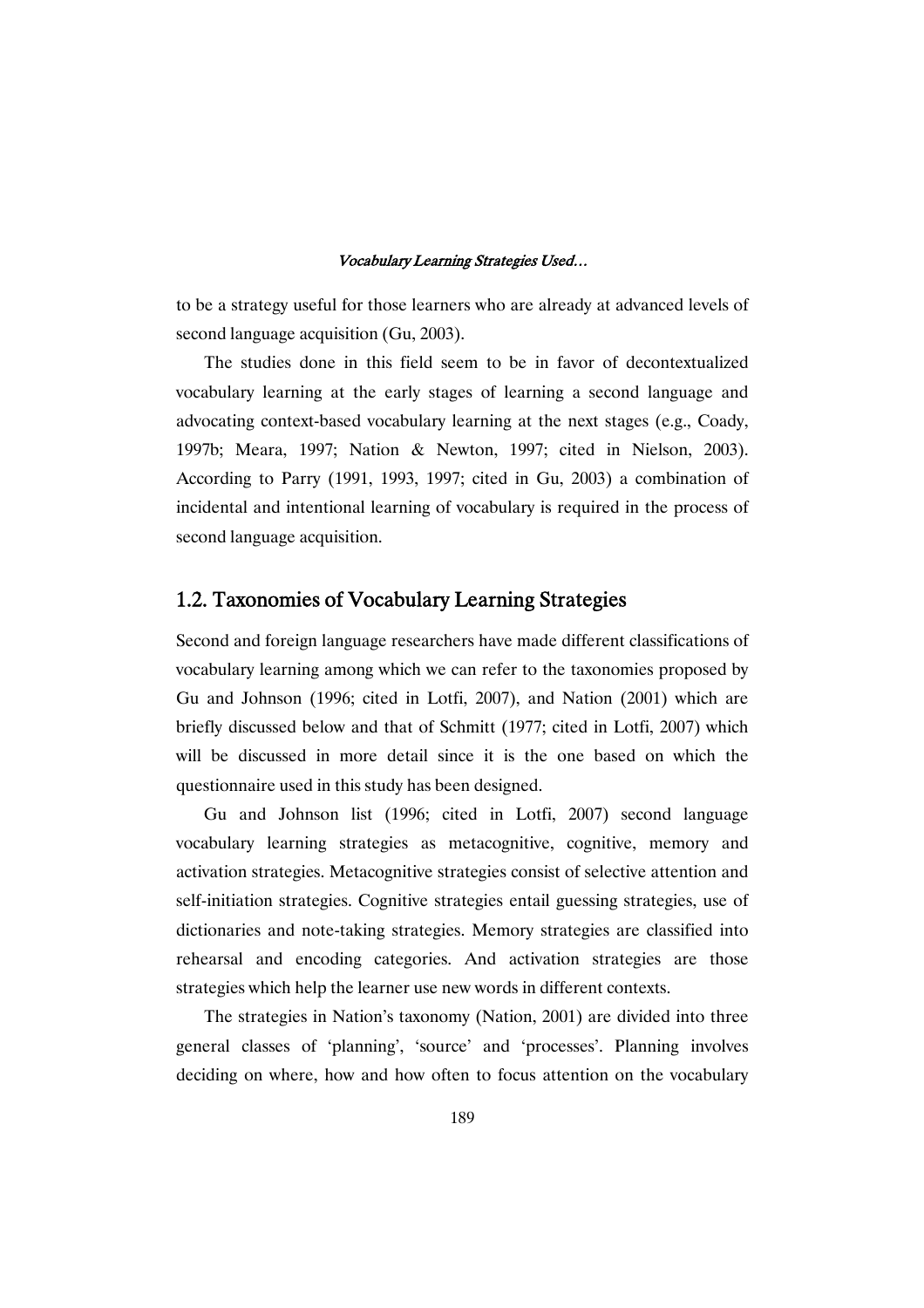item. Source concerns getting information about the word. And finally process includes establishing word knowledge through noticing, retrieving and generating strategies.

According to Schmitt, vocabulary leaning strategies are categorized into two groups: The ones to determine the meaning of new words when encountered for the first time which consist of determination and social strategies, and the ones to consolidate meaning when encountered again which consist of cognitive, metacognitive, memory and social strategies (p. 205; cited in Lotfi, 2007). In determination strategies, learners use the guessing technique to discover the meaning of the words in the context. In social strategies learners ask for others' help to discover the meaning of the new words. Learners also need to use a variety of social, memory, cognitive and metacognitive strategies to consolidate their vocabulary knowledge. An instance of the use of social strategies for consolidating is cooperative group learning through which learners practice the meaning of new words in a group. Memory strategies involve relating the word with some previously learned knowledge. In cognitive strategies learners try to learn the new words through repetition and using mechanical means such as word lists, flash cards, and vocabulary notebooks. Finally, through the use of metacognitive strategies learners control and evaluate their own learning (Schmitt, p. 216; cited in Lotfi, 2007).

### 1.3. Factors Influencing the Use of Vocabulary Learning Strategies

There are a lot of factors which influence the use of vocabulary learning strategies by learners some of which we are going to discuss below.

In one study done by Riazi, Sadighi, and Zare (2005) it turned out that there was a positive relationship between students' proficiency level and their use of vocabulary learning strategies, especially those strategies that were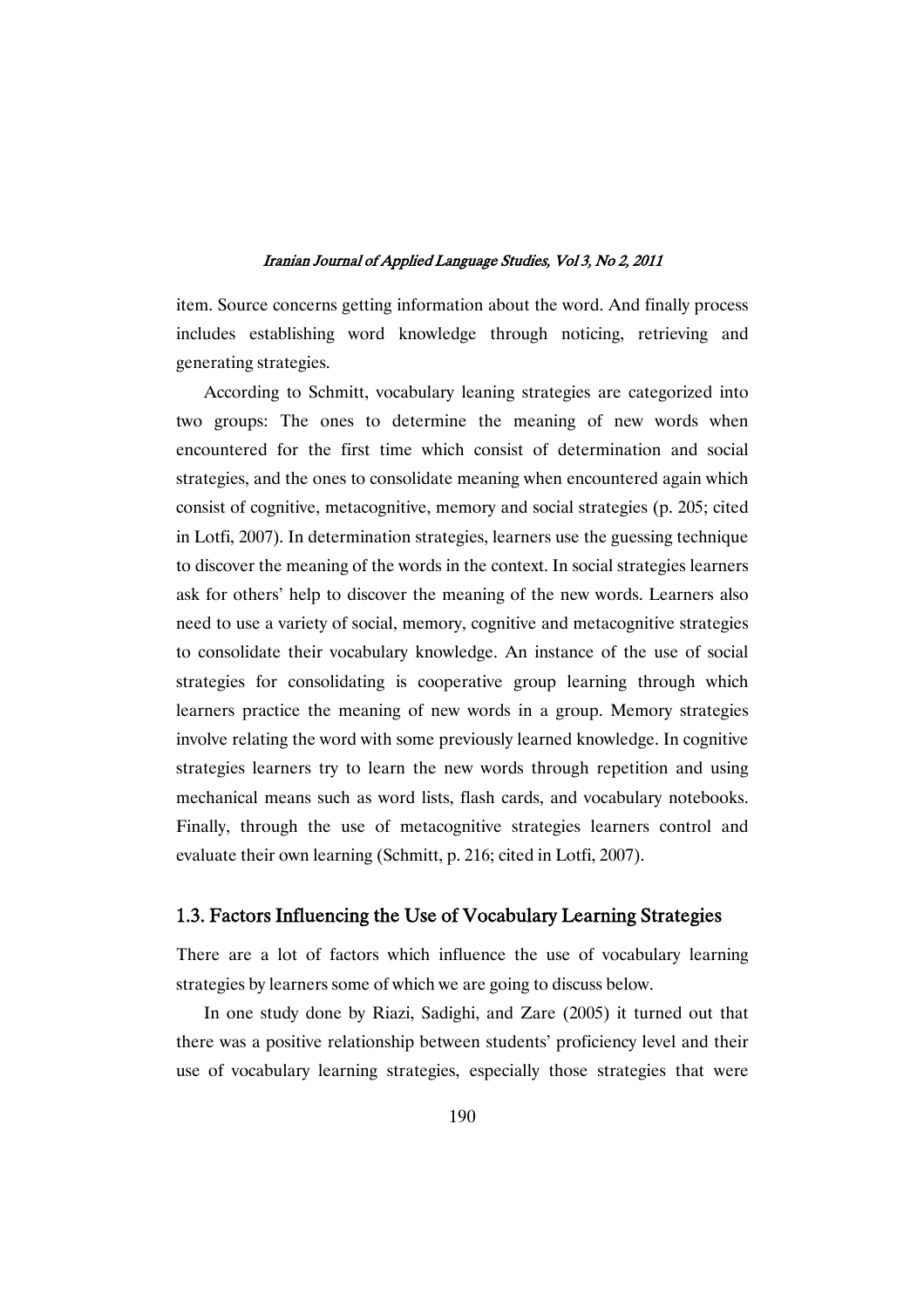cognitively deeper.

Age is also another factor affecting students' use of vocabulary learning strategies. In one study by Riazi, Sadighi, and Zare (2005) it was found that as the age of the students increased, their use of cognitive strategies increased as well.

Gender is also a factor affecting the learners' choice vocabulary learning strategies (Uster, 2008). In one study conducted by Goh and Foong (1997; cited in Uster, 2008), it was seen that female students tended to use strategies more frequently than males, especially in determination and affective strategies. In another study, Uster (2008) females were found to use determination, social, and cognitive strategies more than males while males reported to use memory strategies more than females. Females also made more use of vocabulary learning strategies.

### 1.4. Affective Factors

Affective factors play a larger role than cognitive factors in developing second/foreign language skills. Students' willingness toward learning determines the amount they learn (Chastain, 1988; cited in Razmjoo & Shaban, 2008).

So far many studies have been done on the differences between introverts and extroverts in learning a second language. Great differences have been found between these two personality types in learning ESL which are going to be discussed in detail here. First we will provide a definition of extroverts and introverts in general and then we will discuss the differences between these two groups in learning a second language.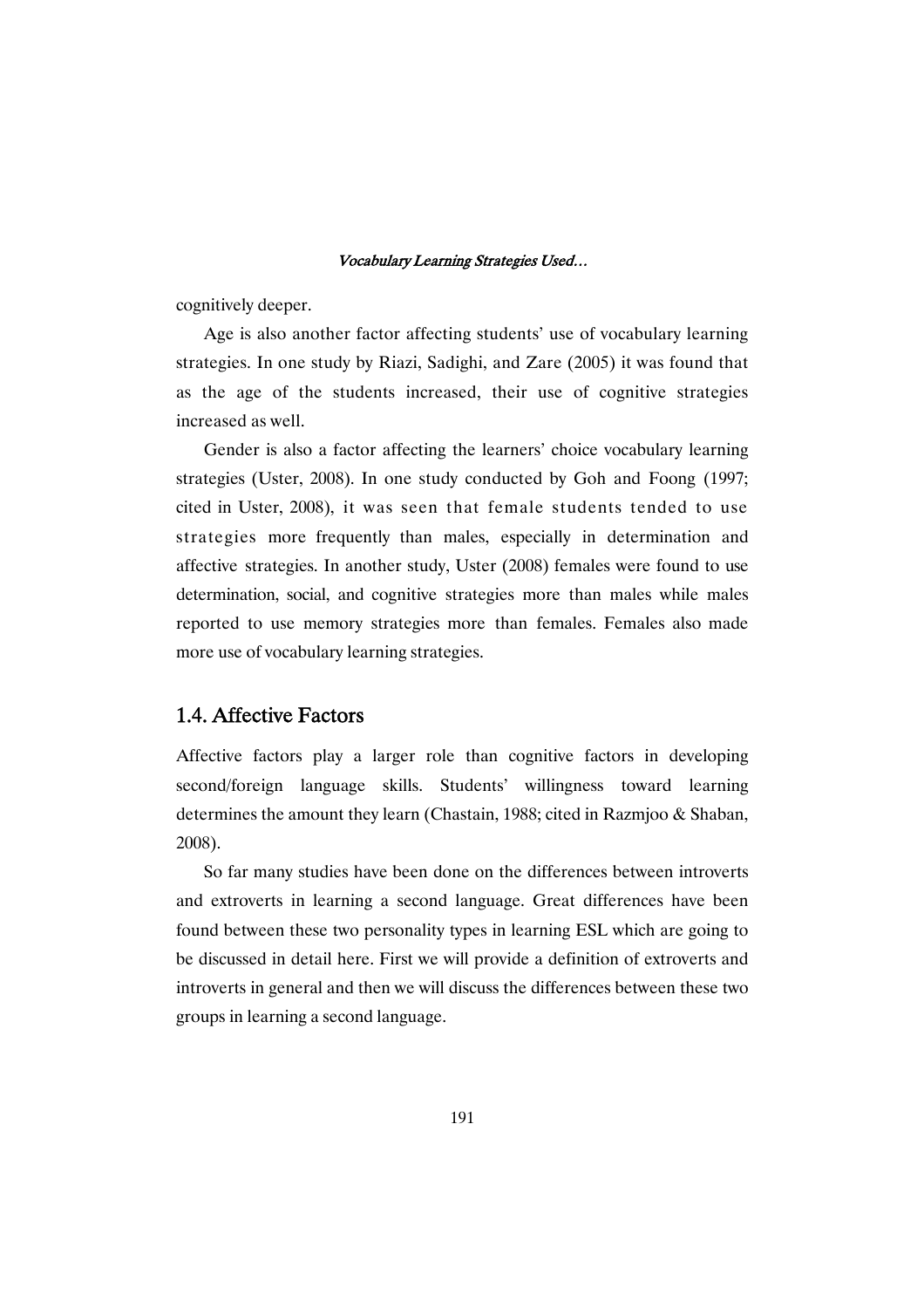### 1.4.1. Introversion/Extroversion

Extroverts tend to interact with people and enjoy group work (Oxford & Anderson, 1995; cited in Razmjoo & Shaban, 2008). They get energy from other people and are usually the ones who never want to leave the party (Adamopoulas, 2004).

On the other hand, introverts tend to spend their time alone and enjoy group activities with a few intimate friends. Introverted personality types are known to be more cautious, conservative and serious than extroverts (Adamopoulas, 2004).

The following table which is adapted from Widdoson (1979; cited in Razmjoo & Shaban, 2008) shows the differences between introverts and extroverts.

| Criteria           | Extroversion                 | Introversion                      |  |  |  |
|--------------------|------------------------------|-----------------------------------|--|--|--|
| General            | Sociable                     | Ouiet                             |  |  |  |
| Attitude to people | Has many friends             | Doesn't make friends<br>easily.   |  |  |  |
|                    |                              | Prefers books to friends          |  |  |  |
| Attitude to study  | Dislikes studying by himself | Likes studying by himself         |  |  |  |
| Decision making    | Makes quick decisions and    | Plans things carefully in advance |  |  |  |
|                    | takes chances                |                                   |  |  |  |

## 1.4.2. The Differences between Extroverts and Introverts in Learning a Second Language

Based on the studies, introversion or extroversion has no significant impact on second language learning in the classroom (Adamopoulas, 2004). According to a study done by Wakamoto (2000, cited in Adamopolas, 2004) it was found that unlike their introverted counterparts, extroverts will ask for clarification more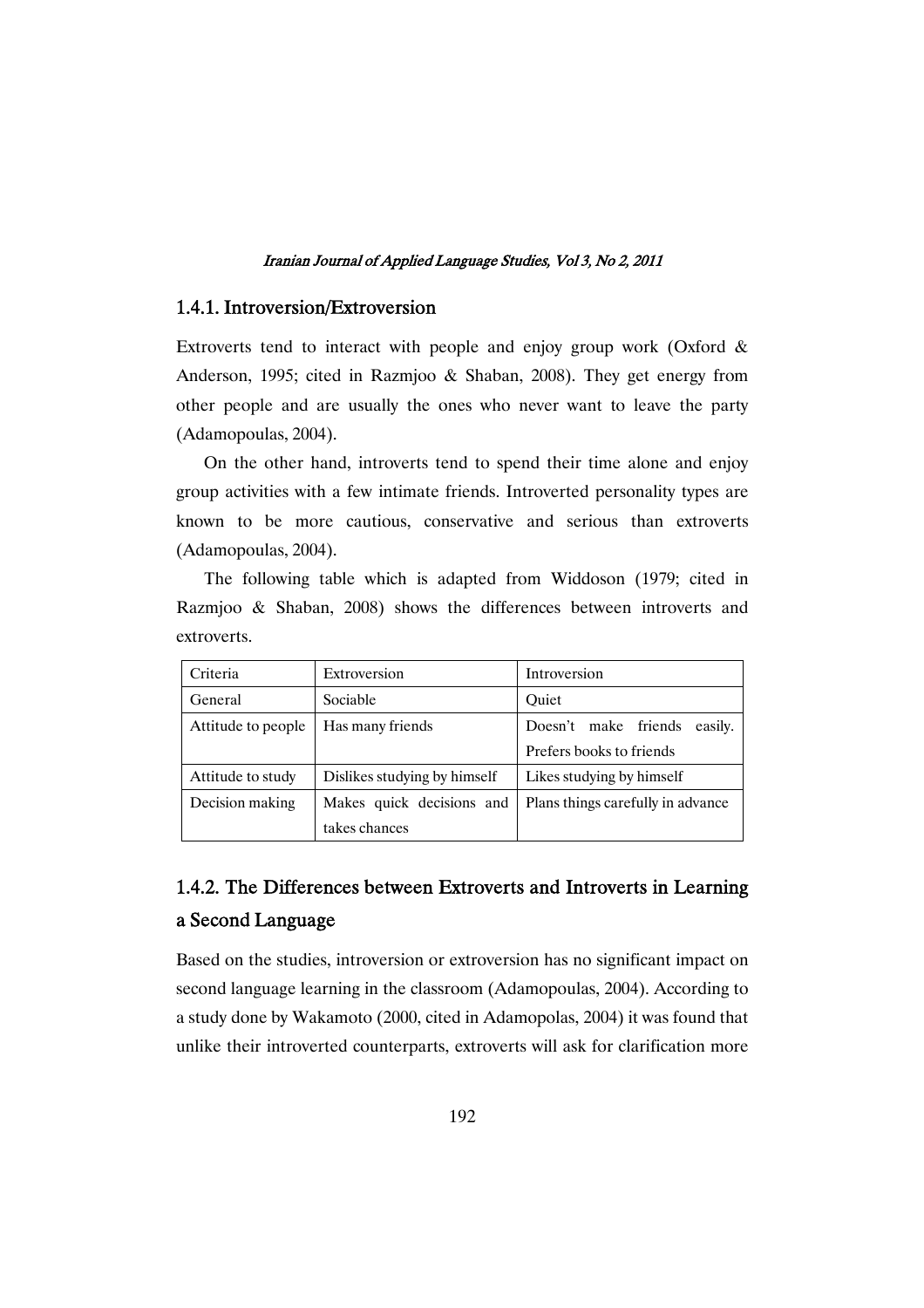readily, thus receiving the input essential for developing an interlanguage (Adamopolas, 2004).

Studies show that there is a high correlation between extroversion and oral proficiency as extroverts talk more, louder and more repetitively. They have higher speech rates, shorter silences, a higher verbal output, a lower type ratio and a less formal language while introverts use a broader vocabulary (Scherer, 1979; Furnham, 1990; Gill & Ovberlander 2002; cited in Mairesse, Walker, Mehl, & Moor, 2007). Extroverts also use more positive emotion words and show more agreement and compliments than introverts (Pennebaker & King, 1999; cited in Mairesse, Walker, Mehl, & Moor, 2007).

While introverts prefer tasks in which they are assigned to memorize vocabulary and deal with grammatical structures, extroverts seem to be in favor of communicative language learning tasks (Adamopoulas, 2004). Extraversion is also significantly correlated with contextuality which is based on high reliance on shared knowledge between conversational partners, as opposed to formality (Heylighen & Dewaele, 2002; cited in Mairesse, Walker, Mehl, & Moor, 2007).

However, no significant difference has been found between extroverts and introverts in terms of achievement in second language acquisition in classroom environments. In fact, introverts seem to be better than their extroverted counterparts in classroom learning (Adamopolas, 2004).

It is not clear then, that extroversion or introversion helps or hinders the process of second language acquisition (Brown, 1941). In one study done by Busch (1982; cited in Brown, 1941) introverts were significantly better than extroverts in their pronunciation. However, extroversion has turned out to be a factor in the development of general oral communicative competence (Dewaele & Furnham, 1998; cited in Brown, 1941), which requires face to face interaction, but not in listening, reading and writing (Brown, 1941).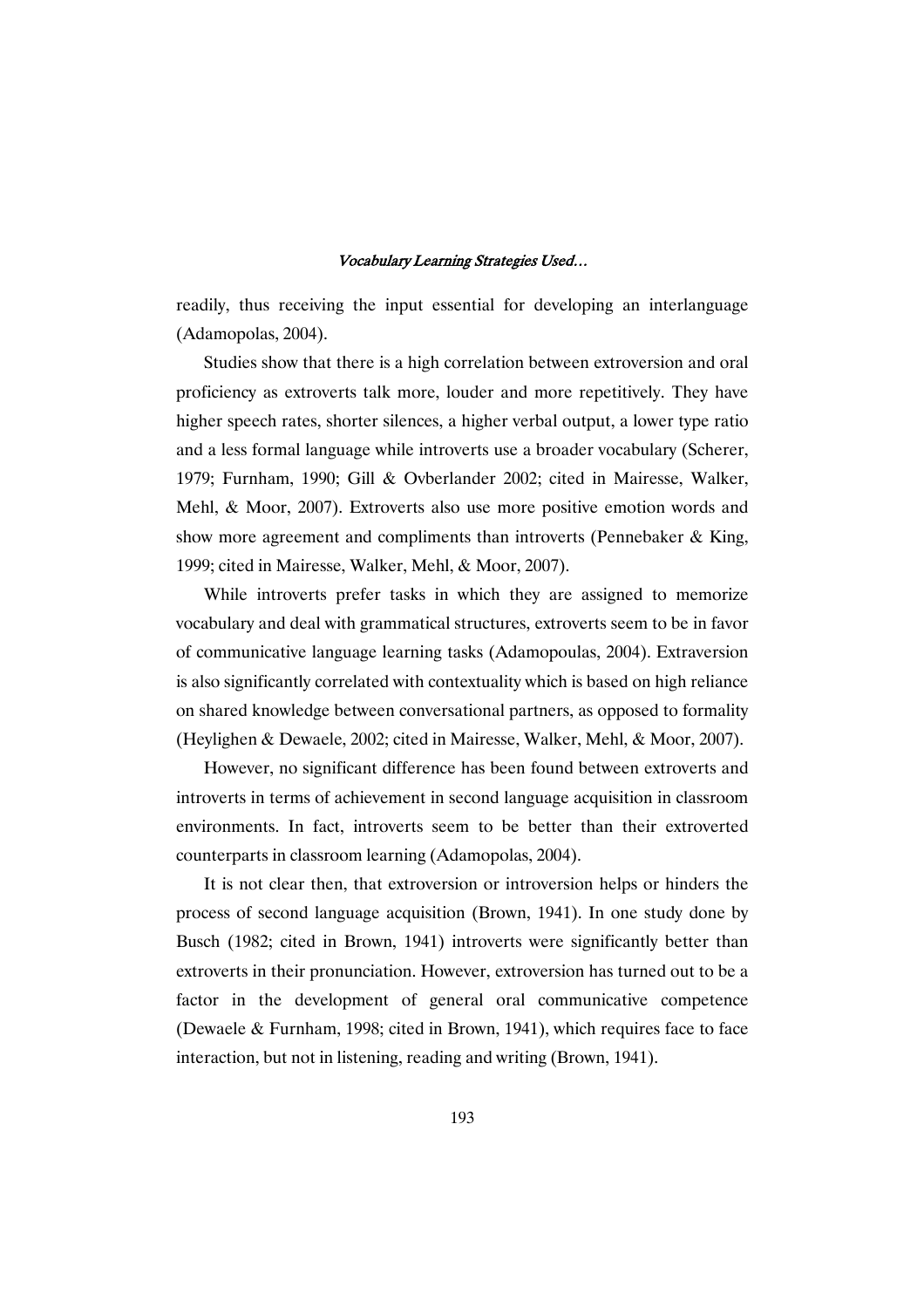### 1.5. Statement of the Problem

Based on the studies done on the field of foreign language learning, introverted learners use strategies which are different from those employed by their extroverted counterparts. However, no particular research has ever been done on the use of vocabulary learning strategies by extroverts and introverts. Thus this study aims at investigating the possible difference between introverted and extroverted students and the use of vocabulary learning strategies by Iranian EFL students currently studying at the University of Sistan and Baluchestan.

### 1.6. Objectives of the Study

This study looks into the role personality traits of introversion/extroversion play in the use of vocabulary learning strategies by Iranian EFL learners of University of Sistan and Baluchestan. The following are the objectives the study looks for:

The first objective is to find the most frequently used category of vocabulary learning strategies by Iranian EFL learners studying at University of Sistan and Baluchestan.

The second objective is to find out if there is a significant difference between introversion/extroversion and the use of vocabulary learning strategies by Iranian EFL learners studying at University of Sistan and Baluchestan.

### 1.7. Research Questions

Regarding the objectives of the study the following research questions are proposed:

1. What is the most frequently used category of vocabulary learning strategies by Iranian EFL students?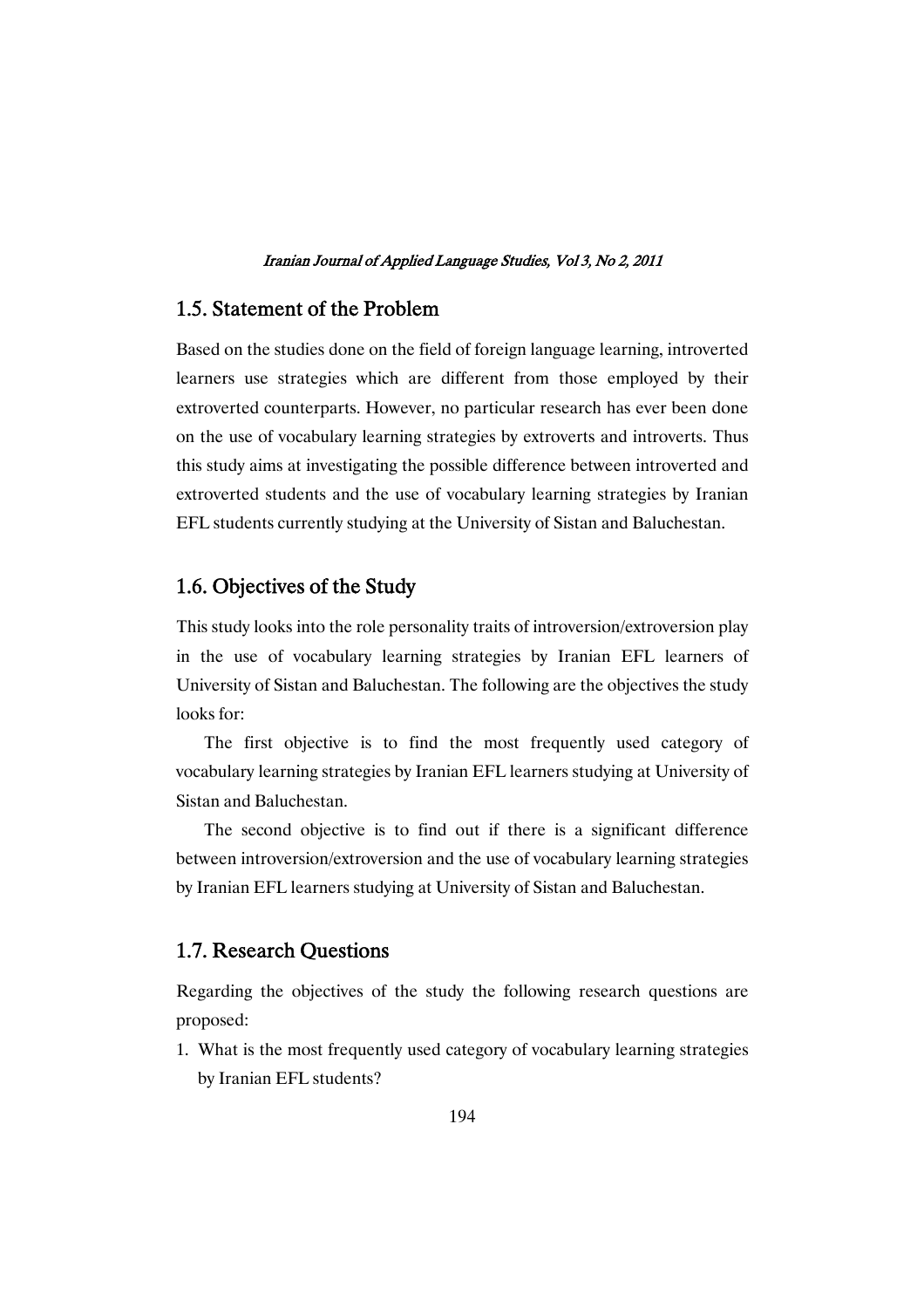2. Is there a significant difference between Iranian EFL extroverted and introverted learners in the use of vocabulary learning strategies?

### 1.8. Significance of the Study

It has always been assumed that personality plays an important role in learning a second language. Many studies have been done on the difference between extroverts and introverts in the use of language learning strategies. However, no particular research has been done on the difference between extroverts and introverts in the use of vocabulary learning strategies. Thus, the present study finds significance as it seeks to find out if learners' personality trait of extroversion/introversion affects their use of vocabulary learning strategies. In this perspective, therefore, the results of the present study can shed more light on academic improvement of second language learners. The findings can also help parents develop certain personality skills in their children in order to help them learn a second language better.

## 2. Methodology

This section introduces the participants, research instruments and data analysis methods used in the research study.

### 2.1. Participants

Eighty students majoring in EFL from University of Sistan and Baluchestan who had studied EFL for at least 4 years in high school and 2 years at the university participated in this study. The participants were selected after excluding those who got L scores of above 4 or 5 from the Eysenck Personality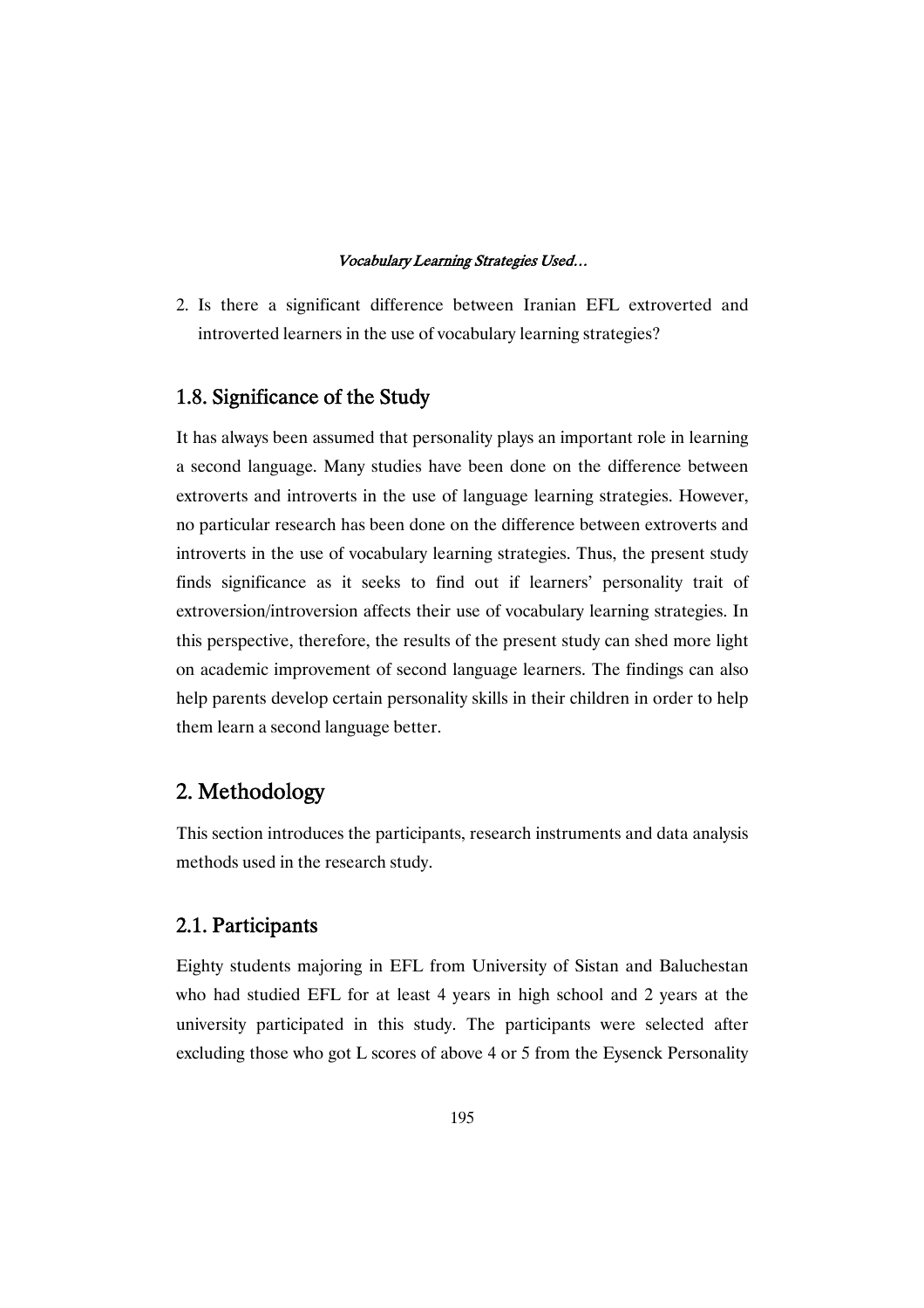Inventory. There were both male and female students within the range of 20 to 25 years of age.

### 2.2. Instruments

The instruments made use of are as follows:

- 1. Eysenck Personality Inventory (EPI) which is a scale including 57 questions to measure the individual's impulsivity and sociability. It is applicable to participants over 16 years of age (Razmjoo & Shaban, 2008). According to Azarkhosh (2000, pp. 151-159; cited in Razmjoo & Shaban, 2008), in a research carried out by Mohammady (1998; cited in Razmjoo & Shaban, 2008), concerning the validation of the abridged form of the EPI (the 57 item one), the distribution of the scores for the three criteria was reported to be normal.
- 2. The vocabulary learning strategy questionnaire which was adapted from (Cheung, 2004; cited in Hong Lip, 2009) and based on (Schmitt's 2004; cited in Hong Lip, 2009) taxonomy of VLS. It included the following: five statements on cognitive strategies (COG), ten statements on memory strategies (MEM), nine statements on determination strategies (DET) and three social strategies (SOC) in vocabulary learning. The selections of vocabulary learning strategies were measured by 5-point Likert scales  $(1=N$ ever to  $5=$ Always)

### 2.3. Data Collection and Procedure

To gather data, students were given the Eysenck Personality Inventory (IPI). Clear instructions were provided and the students were requested to give utmost care and attention while being as impulsive in performing the task as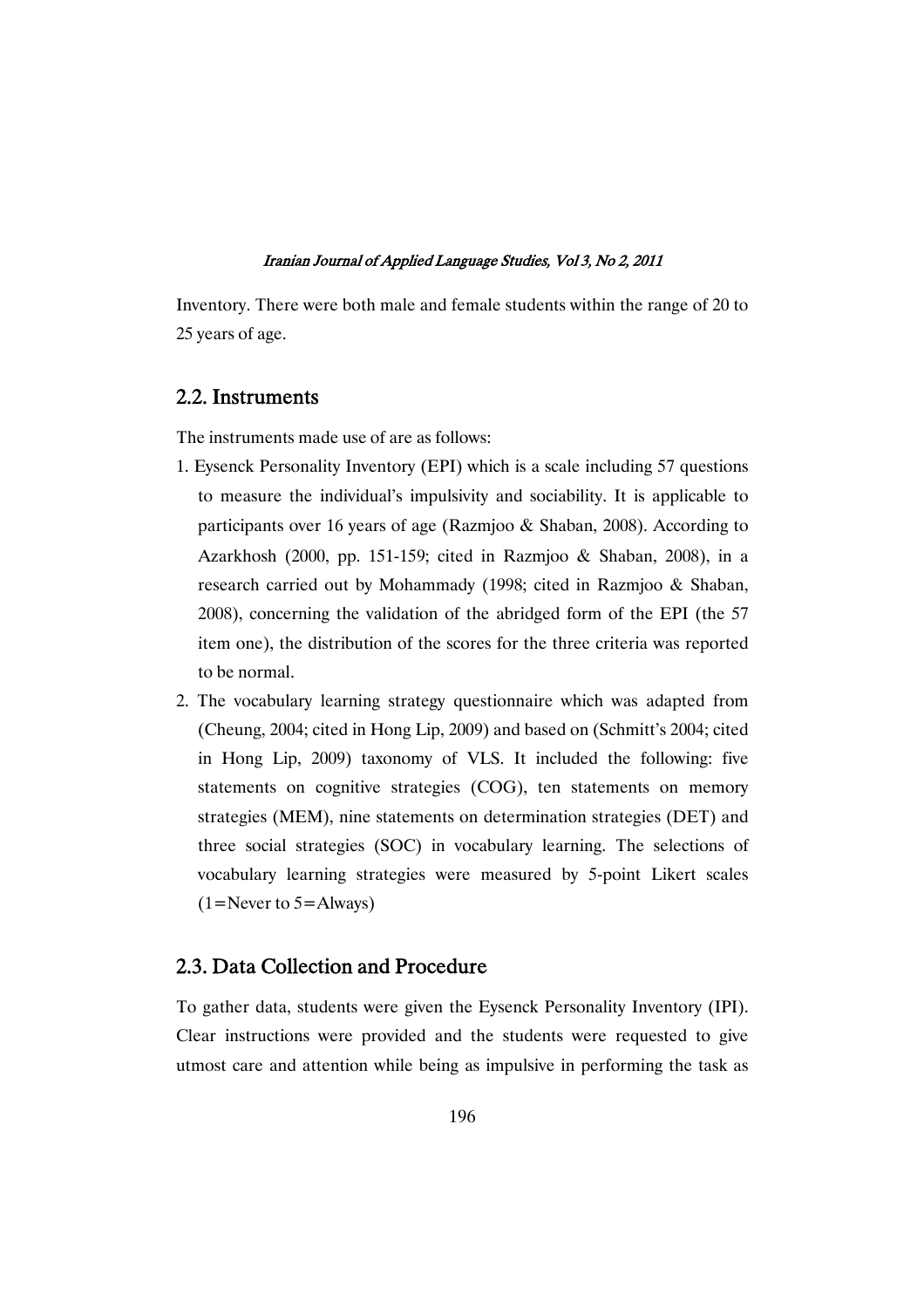possible. It took even the most reflective ones 15 minutes to complete the EPI. At the same time they were also given a VLS questionnaire according to which they were asked to mark the vocabulary learning strategies based on 5-points Likert scales (1=Never to 5=Always). It didn't take the subjects more than 15 minutes to complete the questionnaire. Based on the results of the Eysenck Personality Inventory, the participants were divided in two groups of introverts (30 participants) and extroverts (50 participants).

Descriptive statistics including means and standard deviations were computed to summarize the students' responses to the Eysenck Personality Inventory and vocabulary learning strategy questionnaire items to examine their personality type in regard with introversion/extroversion and their use of vocabulary learning strategies. The independent sample t-test was also conducted to examine if there was a significant relationship between the students' personality type (intro/extra) and their use of vocabulary learning strategies.

## 3. Results and Findings

This section will report on the results of the analysis of the two questionnaires and attempts to answer the two research questions set out above.

### 3.1. Overall Use of Vocabulary Learning Strategies

Table 1 shows the means and standard deviations of overall use of vocabulary learning strategies in all the participants as well as in introverts and extroverts.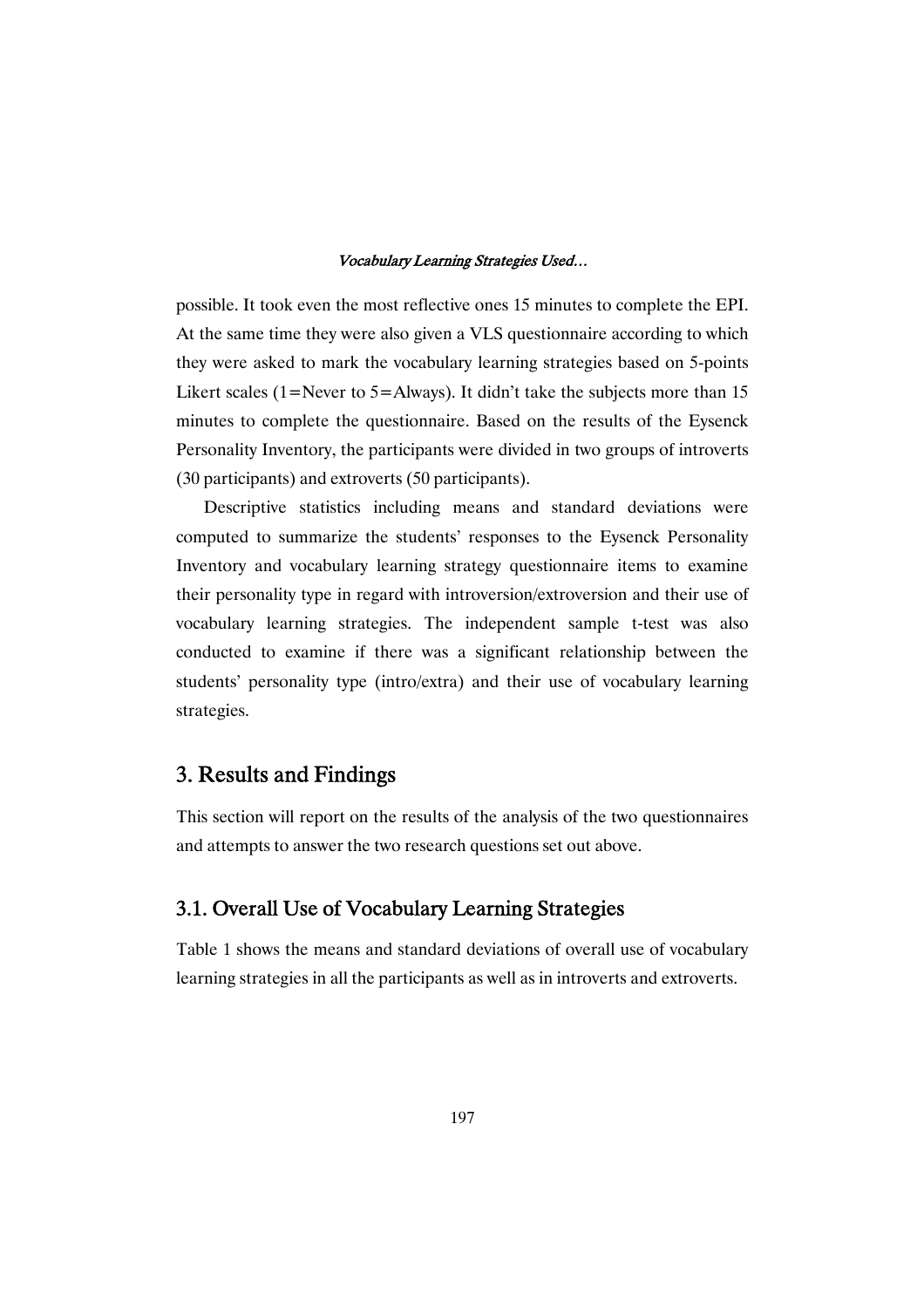|                   | N  | Mean   | <b>Std. Deviation</b> |
|-------------------|----|--------|-----------------------|
| All subjects      | 80 | 3.3167 | 0.44514               |
| <b>Extroverts</b> | 50 | 3.3844 | .37405                |
| Introverts        | 30 | 3.2037 | .53129                |

Table 1. Overall Use of Vocabulary Learning Strategies

According to table 1, the mean of the overall use of vocabulary learning strategies by all the participants, regardless of introversion or extroversion, was found to be 3.31. Based on the findings of this table, the means of the overall use of vocabulary learning strategies by introverts and extroverts were found to be 3.20 and 3.38 respectively, implying the fact that extroverts use vocabulary learning strategies more frequently than their introverted counterparts.

# 3.2. Frequency of the Use of Vocabulary Learning Strategies in All the Participants

Table 2 shows the means and standard deviations of the four categories of vocabulary learning strategies, as rated by the participants.

| <b>Strategy</b> | Mean   | <b>Std. Deviation</b> |  |  |  |  |
|-----------------|--------|-----------------------|--|--|--|--|
| Cognitive       | 3.1825 | 0.65849               |  |  |  |  |
| Memory          | 3.2225 | 0.55369               |  |  |  |  |
| Determination   | 3.5236 | 0.54093               |  |  |  |  |
| Social          | 3.2333 | 0.88494               |  |  |  |  |

Table 2. Frequency of the Use of the Four Categories of Vocabulary Learning Strategies Among All the Participants (N=80)

Based on the findings of table 2, the mean of the participants' use of determination strategies was found to be 3.52 which is larger than the mean of the three other categories, thus implying the fact that they used determination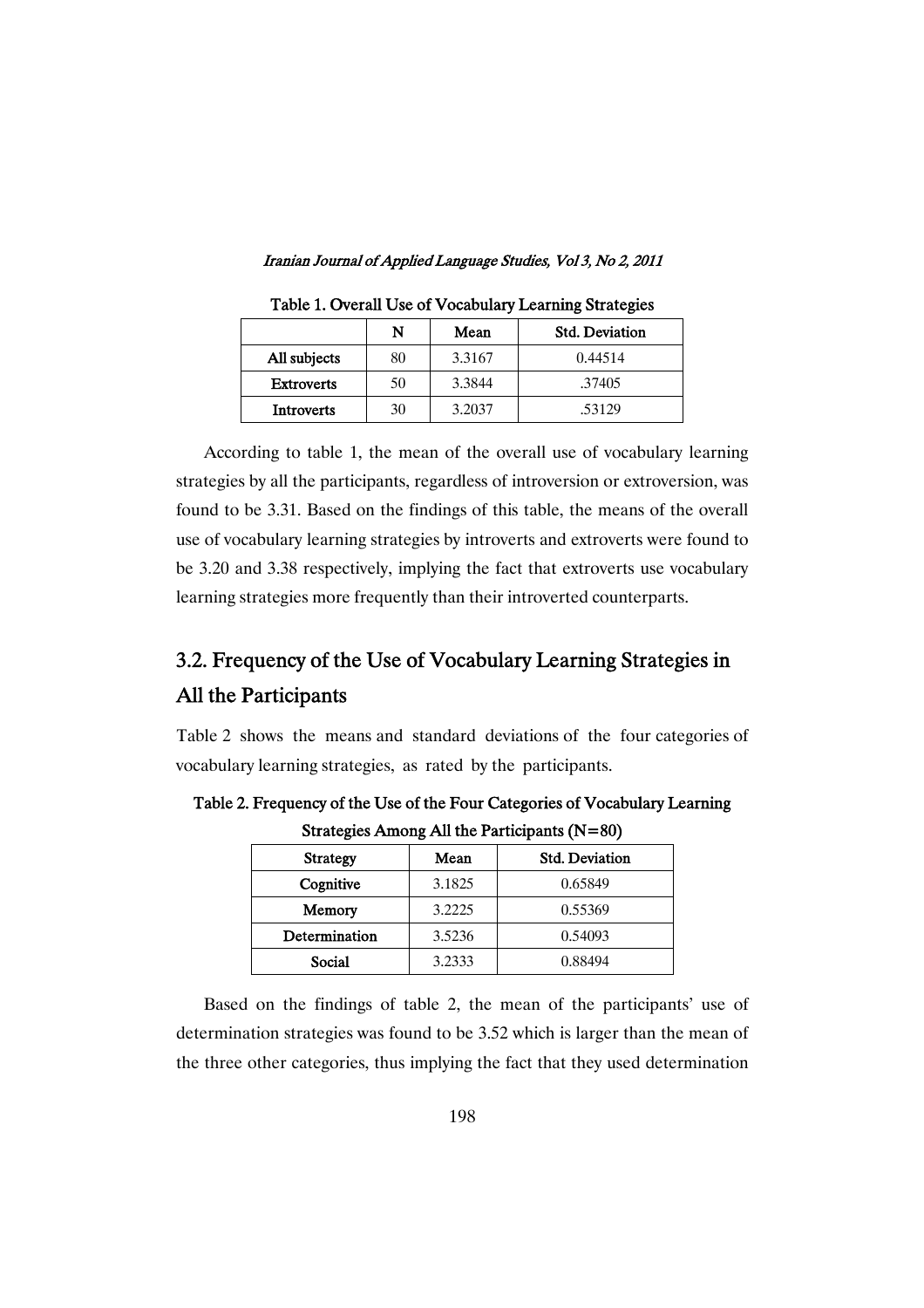strategies more frequently than the other ones. It also shows that the mean of the participants' use of cognitive strategies was found to be 3.18, which is smaller than the means of the three other categories, implying the fact that they used cognitive strategies less frequently than the other ones.

## 3.3. Frequency of the Use of Vocabulary Learning Strategies in **Extroverts**

Table 3 shows the means and standard deviations of the four categories of vocabulary learning strategies, as rated by the extroverted learners.

| $1.44014 \text{ m}$ |        |                       |  |  |  |
|---------------------|--------|-----------------------|--|--|--|
| <b>Strategy</b>     | Mean   | <b>Std. Deviation</b> |  |  |  |
| Cognitive           | 3.1960 | .61742                |  |  |  |
| Memory              | 3.2940 | .47484                |  |  |  |
| Determination       | 3.6311 | .49152                |  |  |  |
| Social              | 3.2600 | .89921                |  |  |  |

Table 3. Rank Order of the Four Categories of Vocabulary Learning Strategies Among the Extroverts (N=50)

According to table 3, determination strategies (mean= 3.63; SD=0.49) are determined as the most frequently used strategies by the extroverted learners followed by memory (mean=3.29; SD=0.47), and social strategies (mean: 3.26; SD=0.89) respectively. Furthermore, cognitive strategies are determined as the least frequently used strategies by extroverts with mean score of 3.19 and standard deviation of 0.61.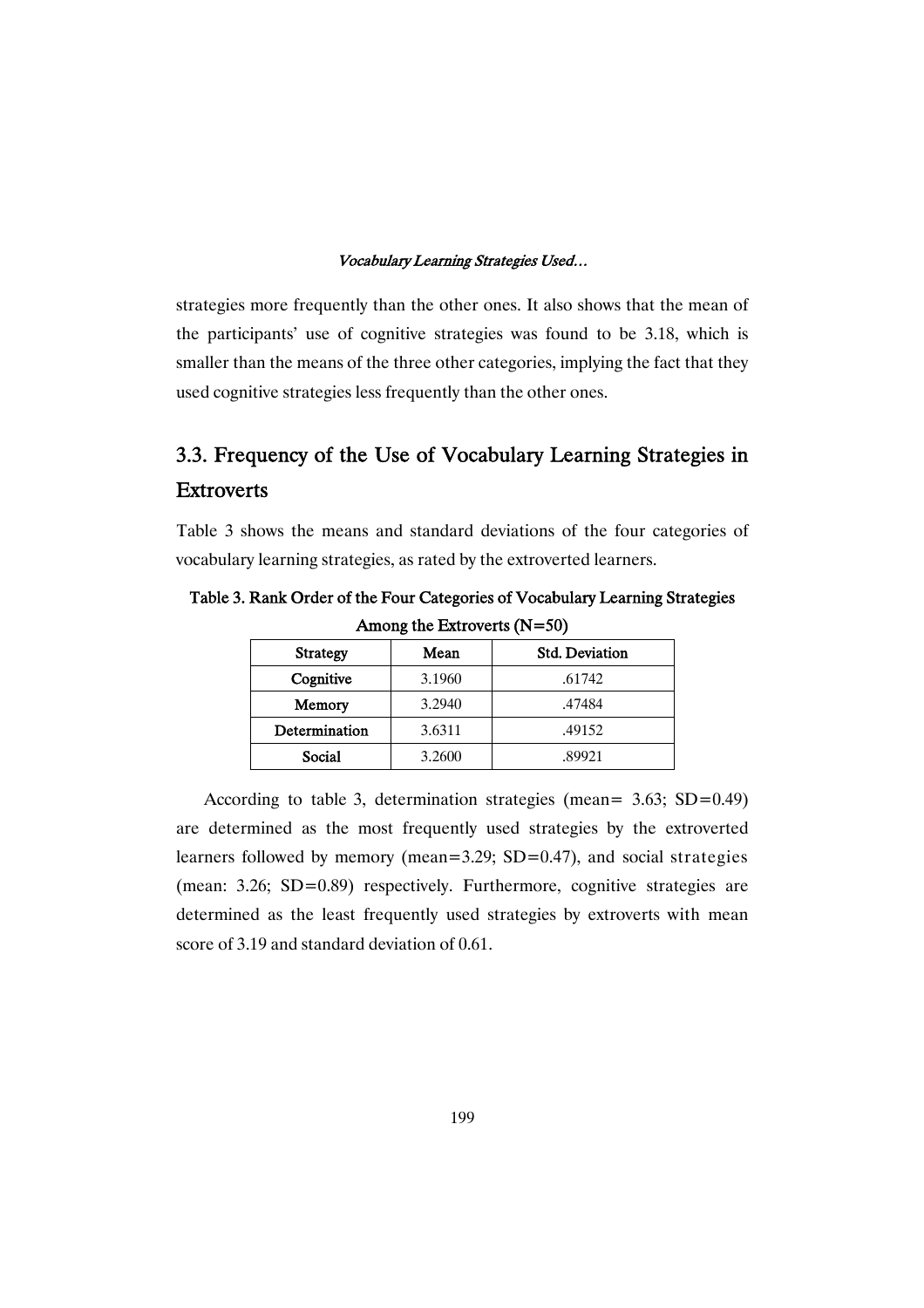## 3.4. Frequency of the Use of Vocabulary Learning Strategies in **Introverts**

Table 4 shows the means and standard deviations of the four categories of vocabulary learning strategies, as rated by the introverted learners.

| <b>Strategy</b> | Mean   | <b>Std. Deviation</b> |
|-----------------|--------|-----------------------|
| Cognitive       | 3.1600 | .73231                |
| Memory          | 3.1033 | .65626                |
| Determination   | 3.3444 | .57945                |
| Social          | 3.1889 | .87399                |

Table 4. Rank Order of the Four Categories of Vocabulary Learning Strategies Among the Introverts (N=30)

According to table 4, determination strategies (mean= 3.34; SD=0.57) are determined as the most frequently used strategies by the introverted learners followed by social (mean= $3.18$ ; SD= $0.87$ ), and cognitive strategies (mean: 3.16; SD=0.73) respectively. Furthermore, memory strategies are determined as the least frequently used strategies by introverts with mean score of 3.10 and standard deviation of 0.65.

# 3.5. Sample T-test for Introversion/Extroversion and the Overall Use of Vocabulary Learning Strategies

In order to investigate the relationship between the participants' overall use of vocabulary learning strategies and their personality traits, the mean score of the overall use of vocabulary learning strategies among introverts and extroverts, being 3.20 and 3.38 respectively, is calculated. Then, the significance of the difference observed between the means is investigated through the application of the independent sample t-test. As represented in table 5, the computed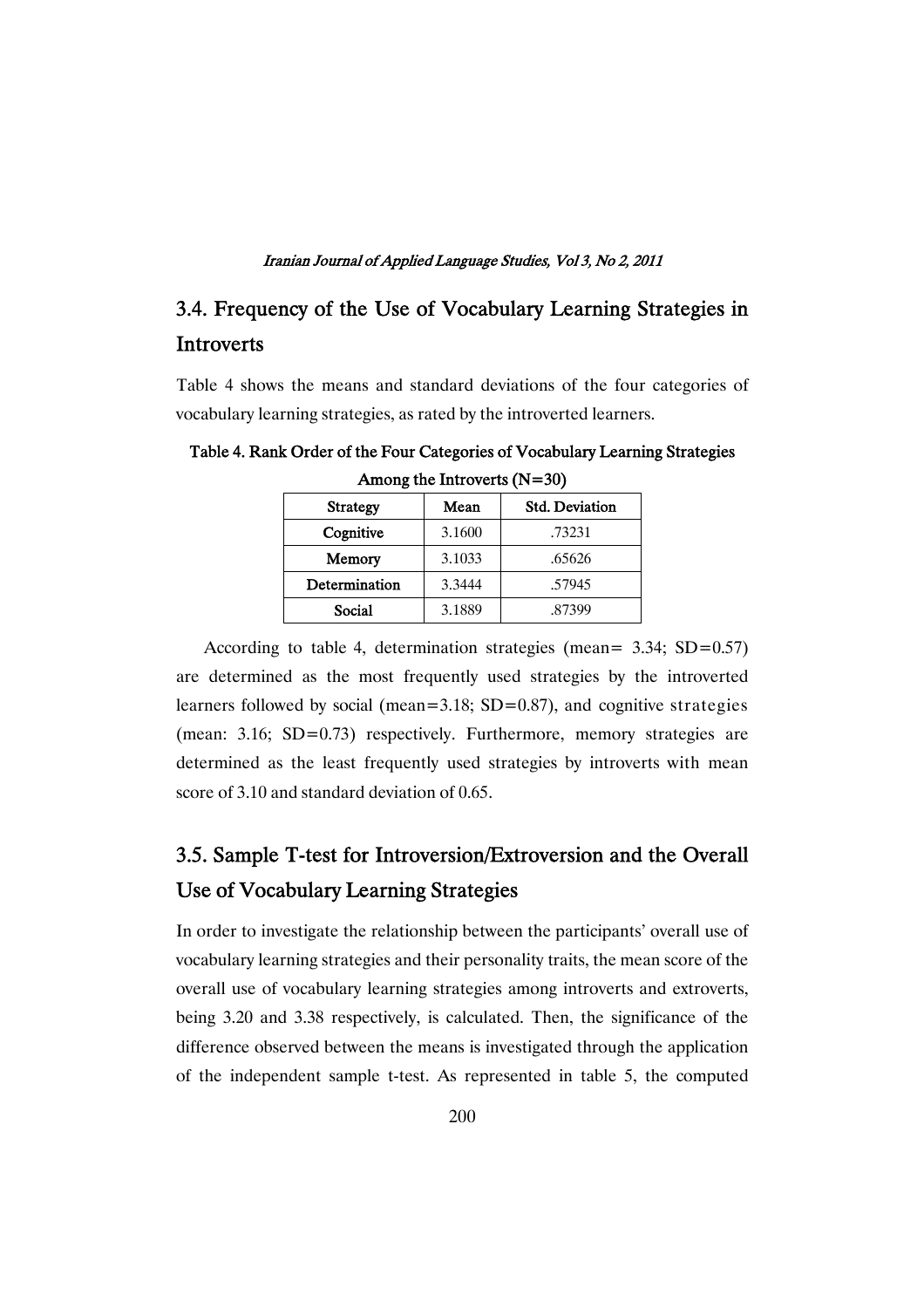significance to compare the mean score of the two personality traits equals to 0.079. This magnitude is much greater than the significance level set for the study (0.05). This suggests the fact that there is no statistical difference between the two groups concerning their overall use of vocabulary learning strategies. Thus, it can be concluded that both groups are at the same level in the overall use of vocabulary learning strategies.

Table 5. The Independent Sample T-test for Introversion/Extroversion and the Overall Use of Vocabulary Learning Strategies

| <b>Variables</b> | N  | Mean   | <b>Std. Deviation</b> |          | Sig. |
|------------------|----|--------|-----------------------|----------|------|
| Introversion     | 30 | 3.2037 | .53129                | $-1.782$ | .079 |
| Extroversion     | 50 | 3.3844 | .37405                |          |      |

\*Significant at .05

# 3.6. Sample T-test for Introversion/Extroversion and the Use of Cognitive Vocabulary Learning Strategies

In order for the study to find out if there was any difference between introverted and extroverted EFL learners studying at University of Sistan and Baluchestan, the mean score of the use of cognitive vocabulary learning strategies among introverts and extroverts, being 3.16 and 3.19 respectively, were compared through the use of the independent sample t-test.. Table 6 displays that the significance computed by the t-test analysis is 0.815. This magnitude is much greater than the significance level set for the study (0.05). This suggests the fact that there is no statistical difference between the two groups concerning their use of cognitive vocabulary learning strategies. Thus, it can be concluded that both groups are at the same level in the use of cognitive vocabulary learning strategies.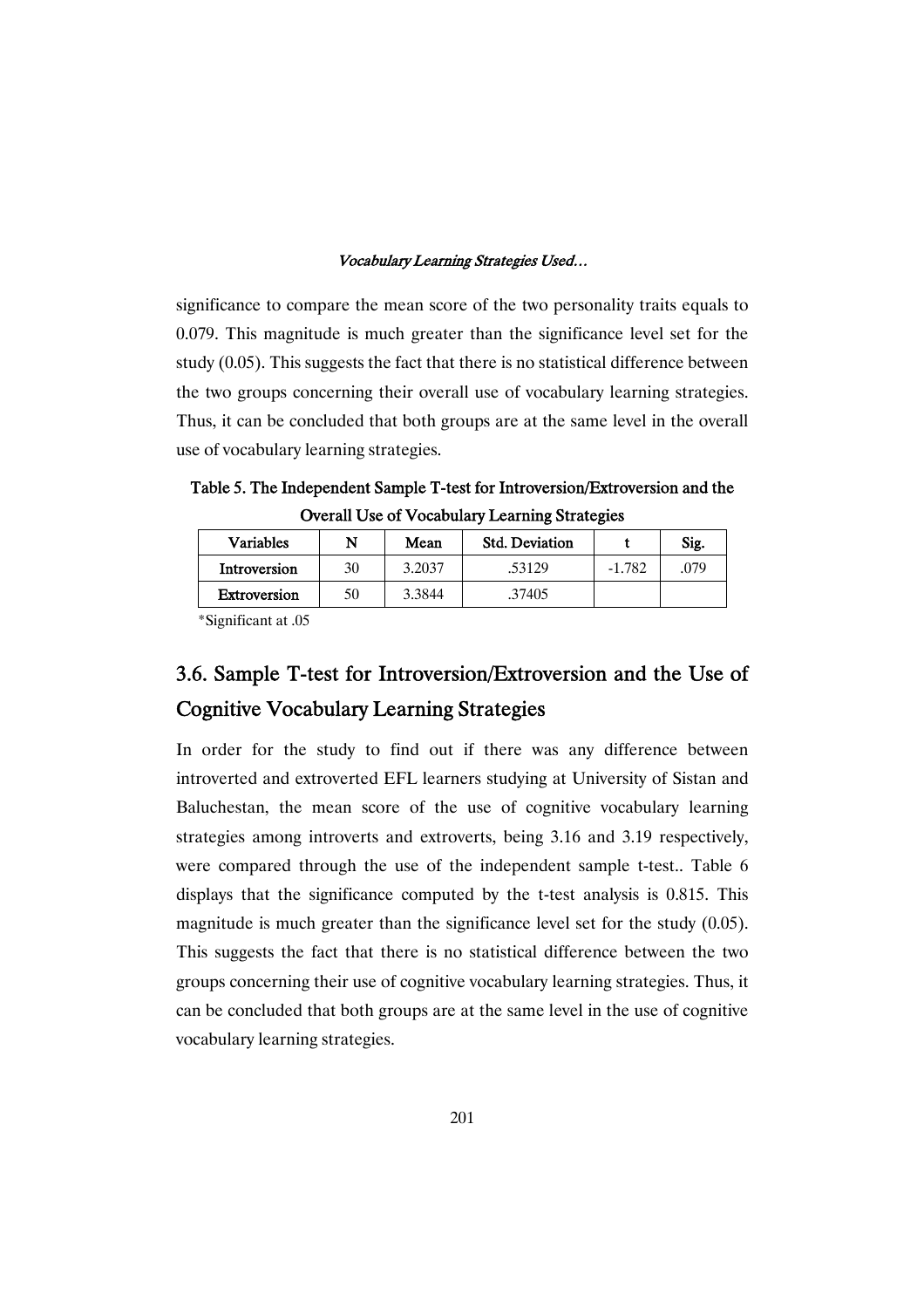| Use of Cognitive Vocabulary Learning Strategies |    |        |                       |         |       |
|-------------------------------------------------|----|--------|-----------------------|---------|-------|
| <b>Variables</b>                                | N  | Mean   | <b>Std. Deviation</b> |         | Sig.  |
| Introversion                                    | 30 | 3.1600 | 0.73231               | $-.235$ | 0.815 |
| <b>Extroversion</b>                             | 50 | 3.1960 | 0.61742               |         |       |

Table 6. The Independent Sample T-test for Introversion/Extroversion and the

\*Significant at .05

# 3.7. Sample T-test for Introversion/Extroversion and the Use of Determination Vocabulary Learning Strategies

In order for the study to find out if there was any difference between introverted and extroverted EFL learners, the mean score of the use of determination vocabulary learning strategies among introverts and extroverts, being 3.34 and 3.63 respectively, were compared through the use of the independent sample t-test. As shown in table 7, the significance computed by the t-test analysis is 0.021, which is lower than 0.05 (the significance level set for this study). This suggests the fact that there is a significant difference between introverts and extroverts in the use of determination vocabulary learning strategies.

Table 7. The Independent Sample T-test for Introversion/Extroversion and the Use of Determination Vocabulary Learning Strategies

| <b>Variables</b>    | N  | Mean   | <b>Std. Deviation</b> |          | Sig.  |
|---------------------|----|--------|-----------------------|----------|-------|
| Introversion        | 30 | 3.3444 | 0.57945               | $-2.360$ | 0.021 |
| <b>Extroversion</b> | 50 | 3.6311 | 0.49152               |          |       |

\*Significant at .05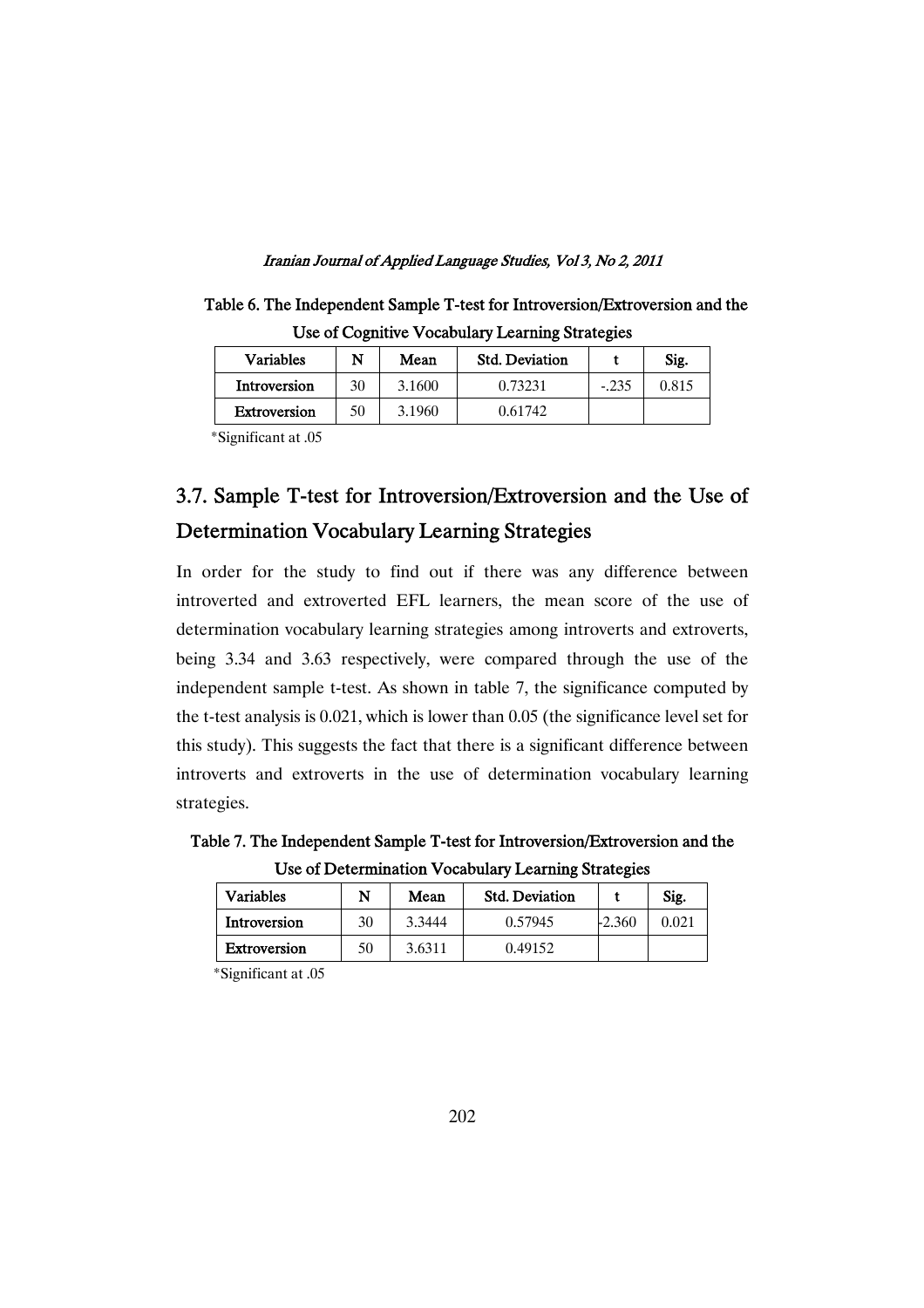# 3.8. Sample T-test for Introversion/Extroversion and the Use of Memory Vocabulary Learning Strategies

In order to investigate the relationship between the participants' use of memory vocabulary learning strategies and their personality traits, the mean score of the memory use of vocabulary learning strategies among introverts and extroverts, being 3.10 and 3.29 respectively, was calculated. Then, the significance of the difference observed between the means was investigated through the application of the independent sample t-test. According to table 8, the computed significance to compare the mean score of the two personality traits equals to 0.137 which is much greater than the significance level set for the study (0.05). This suggests the fact that there is no statistical difference between the two groups concerning their use of memory vocabulary learning strategies. Thus, it can be concluded that both groups use memory vocabulary learning strategies in the same way.

Table 8. The Independent Sample T-test for Introversion/Extroversion and the Use of Memory Vocabulary Learning Strategies

| <b>Variables</b> |    | Mean   | <b>Std. Deviation</b> |          | Sig.  |
|------------------|----|--------|-----------------------|----------|-------|
| Introversion     | 30 | 3.1033 | 0.65626               | $-1.503$ | 0.137 |
| Extroversion     | 50 | 3.2940 | 0.47484               |          |       |

\*Significant at .05

# 3.9. Sample T-test for Introversion/Extroversion and the Use of Social Vocabulary Learning Strategies

In order for the study to find out if there was any difference between introverted and extroverted EFL learners, the mean score of the use of social vocabulary learning strategies among introverts and extroverts, being 3.18 and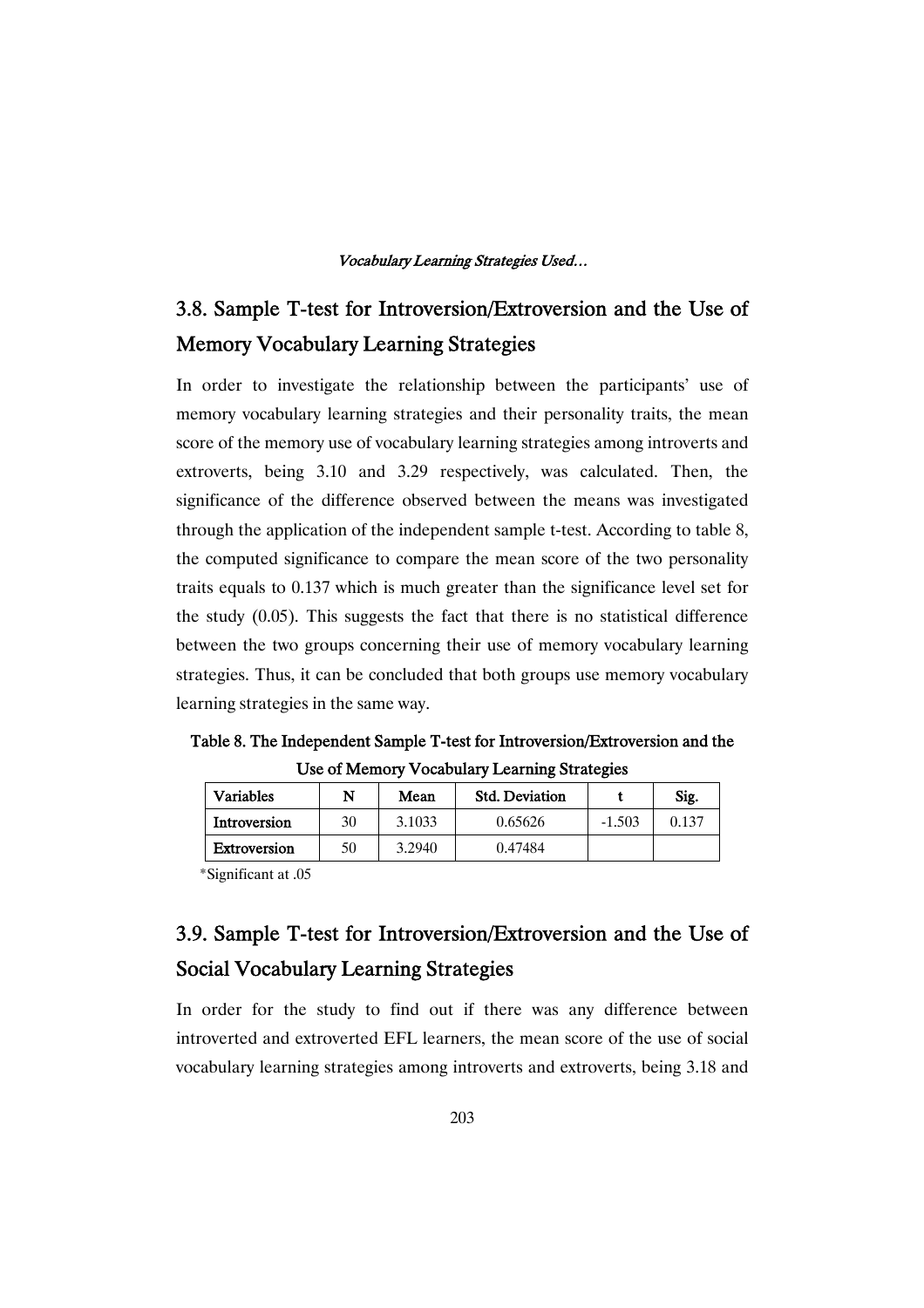3.26 respectively, were compared through the use of the independent sample ttest. Table 9 displays that the significance computed by the t-test analysis is 0.730. This magnitude is much greater than the significance level set for the study (0.05). This suggests the fact that there is no statistical difference between the two groups concerning their use of social vocabulary learning strategies. Thus, it can be concluded that both groups are at the same level in the use of social vocabulary learning strategies.

Table 9. The Independent Sample T-test for Introversion/Extroversion and the Use of Social Vocabulary Learning Strategies

| <b>Variables</b> | N  | Mean   | <b>Std. Deviation</b> |         | Sig.  |
|------------------|----|--------|-----------------------|---------|-------|
| Introversion     | 30 | 3.1889 | 0.87399               | $-.346$ | 0.730 |
| Extroversion     | 50 | 3.2600 | 0.89921               |         |       |

\*Significant at .05

## 4. Conclusion

As seen in the results section, the participants of the study, regardless of introversion or extroversion, usually made use of vocabulary learning strategies in learning new words. It was also found that introverts and extroverts used vocabulary learning strategies almost equally. However, extroverts used these strategies more frequently than their introverted counterparts.

Determination strategies were found to be the most frequently used strategies by the participants. On the other hand, cognitive strategies were used less frequently than the other categories.

It was also found out that determination strategies were used most frequently by extroverts. It also turned out that extroverts use memory, social and cognitive strategies in the next ranks respectively. In the case of introverts, determination strategies were also used more frequently than the other three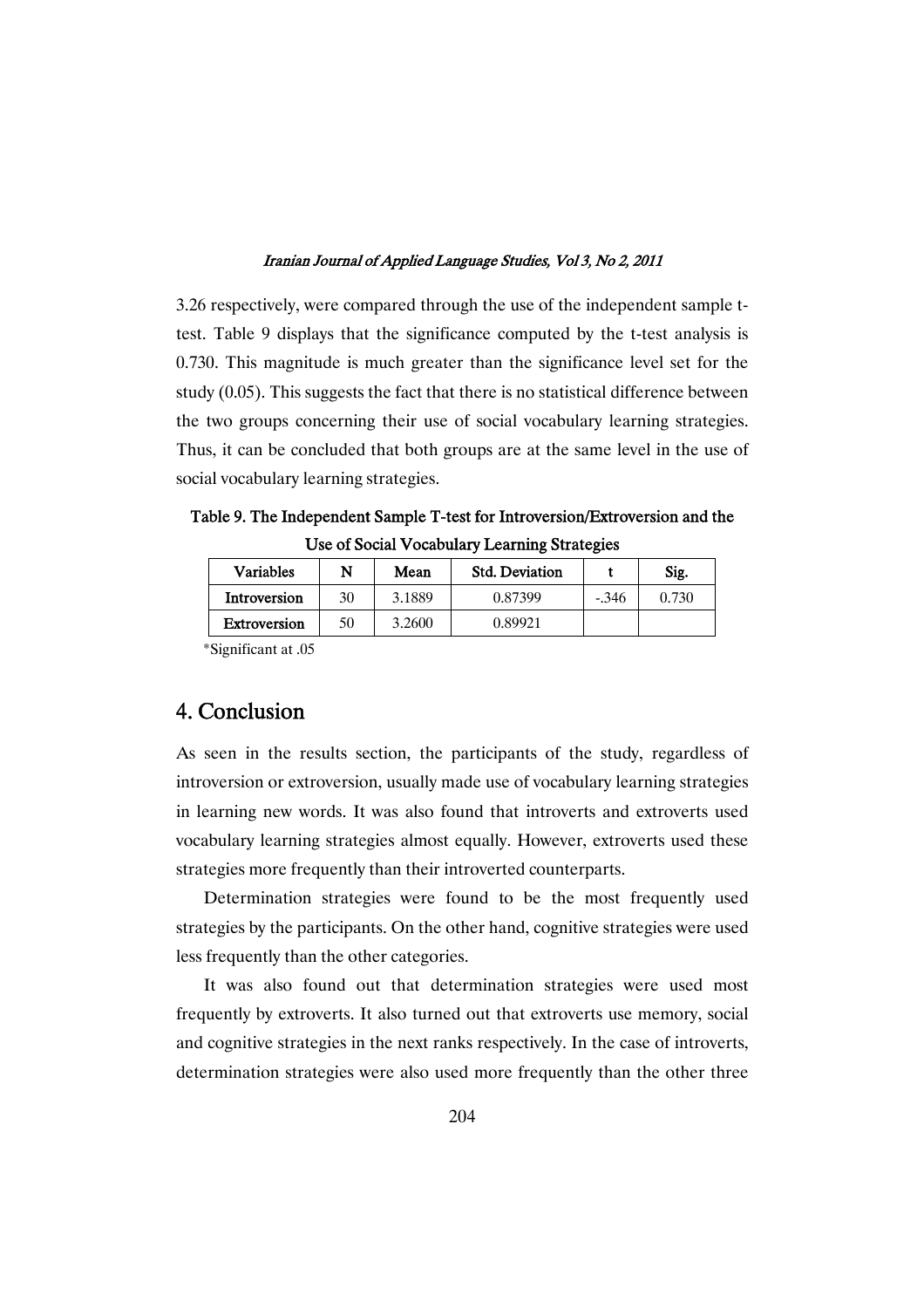categories by them, as they were in the case of extroverts. It also turned out that introverts use socio, cognitive and memory strategies in the next ranks respectively.

Based on the results of the study, there is no significant difference between introverts and extroverts in the overall use of vocabulary learning strategies. However, extroverts use these strategies a bit more frequently than their introverted counterparts.

Based on the findings, there is no significant difference between introverts and extroverts in the use of cognitive vocabulary learning strategies. However, the results show that extroverts use these strategies to some extent more frequently than their introverted counterparts.

It was also found out that there is a significant difference between introverts and extroverts in the use of determination strategies. The results also show that extroverts use these strategies more frequently than their introverted counterparts.

No significant difference was found between introverts and extroverts in the use of memory strategies. However, extroverts have been found to use these strategies more frequently than their introverted counterparts.

And finally, it was found out that there is no difference between introverts and extroverts in the use of social strategies. However, the results show that extroverts use these strategies more frequently than their introverted counterparts.

Based on the findings mentioned above there is a significant difference between introverts and extroverts in the overall use of vocabulary learning strategies. There is also no significant difference between these two groups in the use of the three categories of cognitive, memory and social vocabulary learning strategies. But a significant difference has been found between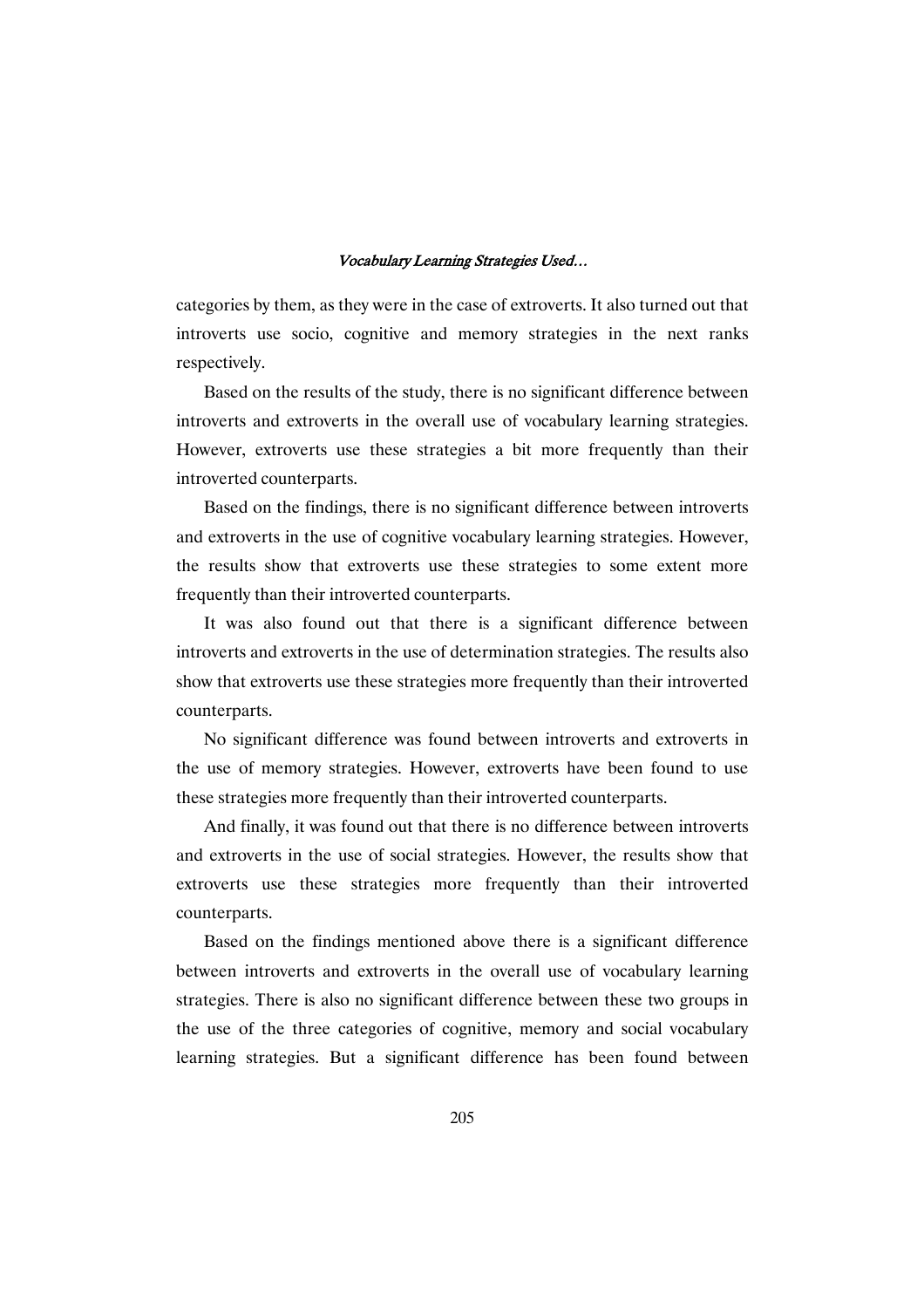introverts and extroverts in the use of determination strategies. Based on these findings, it can also be concluded that extroverts use vocabulary learning strategies more frequently than their introverted counterparts.

The results of this study can help foreign language teachers determine which vocabulary learning strategies are more appropriate for students with different personality traits of introversion and extroversion. Further research is also required to be done on the effect of extroversion/introversion on language skills such as reading and writing as well as language components such as grammar.

## References

- Adamopoulas, R. (2004). Personality and second language acquisition. ENGL 539: Second Language Acquisition, 1-10.
- Brown, H. D. (1941). *Principles of language learning and teaching* (5th ed). USA: Prentice-Hall, Inc.
- Gu, P. Y. (2003). Vocabulary learning in a second language: Person, task, context and strategies. TESL-EJ,  $\mathcal{I}(2)$ , 7-26.
- Lip, P. C. H. (2009). Investigating the most frequently used and most useful vocabulary learning strategies among Chinese EFL postsecondary students in Hong Kong. Electronic Journal of Foreign Language Teaching, <sup>6</sup>(1), 80-86.
- Lotfi, G. (2007). Learning vocabulary in EFL contexts through vocabulary learning strategies. Novitas Royal, 1(2), 84-91.
- Mairesse, F., Walker, M. A., Mehl, M. R., & Moore, R. K. (2007). Using linguistic cues for the automatic recognition of personality in conversation and text. Journal of Artificial Intelligence Research, <sup>30</sup>, 460-462.
- Nation, P. (2001). *Learning vocabulary in another language*. Cambridge: Cambridge University Press.